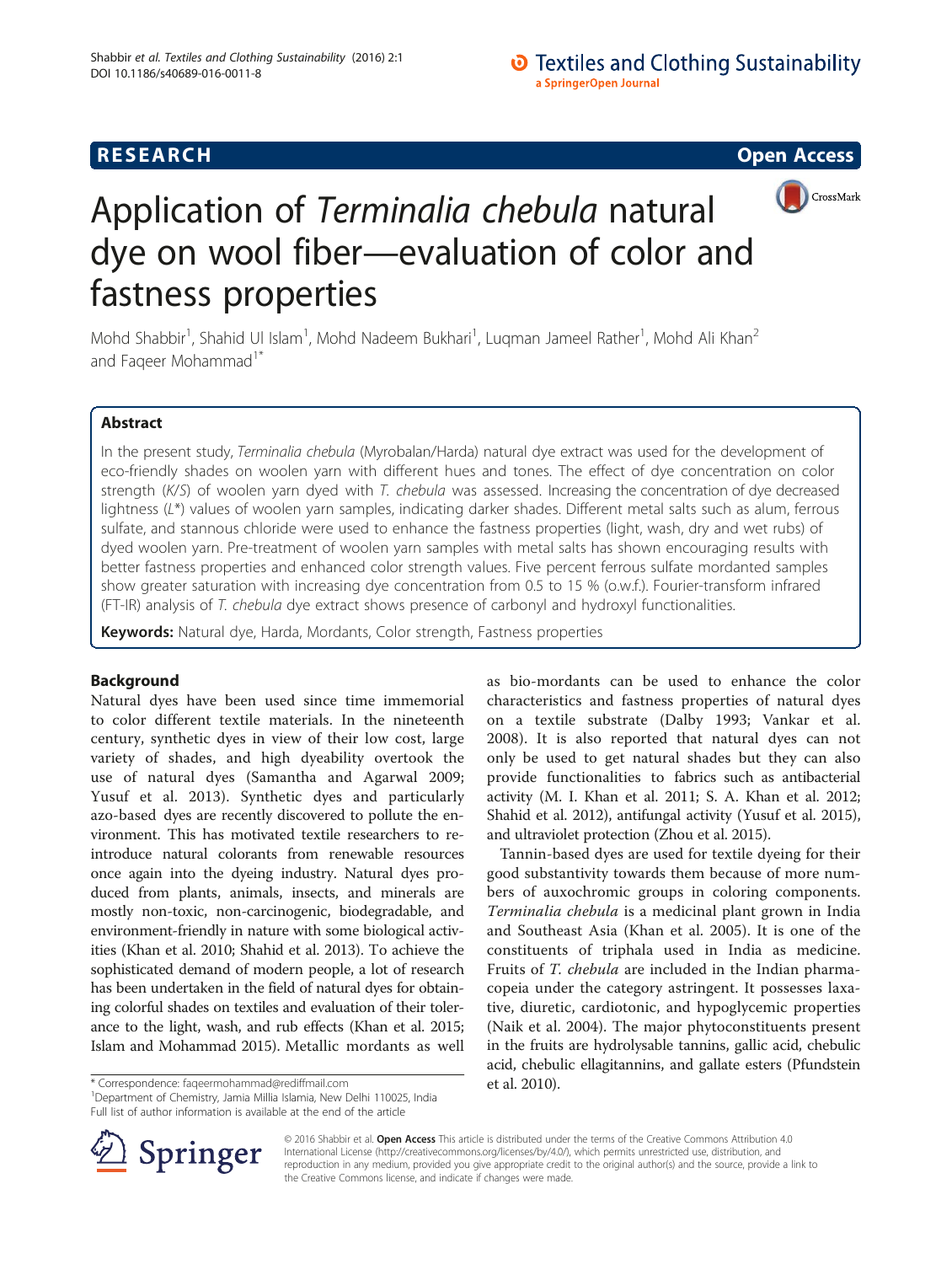#### Materials

Wool yarn (100 % semi-worsted 60 counts) was purchased from MAMB Woollens Ltd. Bhadohi, UP, India. T. chebula dye extract in powder form was purchased from Sir Biotech India Ltd. Kanpur, UP, India. Metallic mordants potash alum  $\left( \text{Al}_2 \text{K}_2 \left( \text{SO}_4 \right)_4$ . 24H<sub>2</sub>O), iron sulfate  $(FeSO_4·7H_2O)$ , and stannous chloride  $(SnCl_2·2H_2O)$ were used of laboratory grade.

#### Instrumentation

Fourier-transform infrared (FT-IR) spectra of T. chebula dye powder were obtained on a Perkin Elmer Spectrum RXI FT-IR system in order to investigate and observe auxochromic groups participating in wool-dye interactions (with the resolution of 4 cm−<sup>1</sup> ). Bands in the FT-IR spectra were resolved in accordance with literature data. A Perkin Elmer Lambda-40 double beam UV-visible spectrophotometer was employed for recording absorbance values of dye solutions. A pH/mV meter (BD 1011) from Decibel digital technologies was used for measuring pH of dye solutions.

#### Methods

#### Mordanting

Pre-mordanting method was opted for which three eco-friendly mordants alum  $(Al_2K_2(SO_4)_4.24H_2O)$ , iron sulfate (FeSO<sub>4</sub>·7H<sub>2</sub>O), and tin chloride (SnCl<sub>2</sub>.2H<sub>2</sub>O) were selected. Woolen yarn samples were soaked in water before mordanting. The mordants were dissolved in water, and soaked woolen yarns were immersed into mordant solution at about 30 °C. Temperature of mordant solution was raised at a constant rate up to 91–93 °C and kept at this temperature for 60 min with constant stirring. Unused mordants on woolen yarn were removed by rinsing with tap water.

# Optimization of mordants

Three different mordants such as alum  $(Al_2K_2(SO_4)_4$ . 24H<sub>2</sub>O), iron sulfate (FeSO<sub>4</sub>·7H<sub>2</sub>O), and tin chloride  $(SnCl<sub>2</sub>·2H<sub>2</sub>O)$  used in this study were optimized for their better performance on wool in terms of achieving higher color strength and better fastness properties without sacrificing much of the mordant. Alum, iron sulfate, and tin chloride were optimized in the concentration range of 1.0–10, 1.0–5, and 0.1–1 % o.w.f (on weight of fiber). In view of the toxic nature of some metal salts, higher concentrations were not selected in this study.

Optimization was done on the basis of absorbance values (percentage exhaustion), recorded before and after dyeing with a UV-vis spectrophotometer, and percentage exhaustion was calculated by using the following equation.

Percentage exhaustion = 
$$
\frac{\text{initial absorbance-final absorbance}}{\text{initial absorbance}} \times 100
$$
\n(1)

Based on the absorption and visual appearance, each mordant was selected in a particular optimized concentration (Prabhavathi et al. [2014\)](#page--1-0) and was evaluated for colorimetric and fastness characteristics.

# Dyeing

Un-mordanted and mordanted woolen yarns were immersed into dyebaths of varying concentrations (15, 8, 3, 1, and 0.5 % o.w.f.) maintained at M:L (material to liquor) ratio of 1:40 at neutral pH conditions. Temperature of dyebath was raised at a constant rate up to 91–93 °C and kept at that temperature for 60 min with constant stirring to achieve uniform dyeing. Acid (HCl) (pH = 4.0) and alkali (Na<sub>2</sub>CO<sub>3</sub>) (pH = 9.0) aftertreatment was performed to dyed samples to demonstrate the effect of pH on dyeing processes. Dyed and after-treated woolen yarn samples were washed with non-ionic detergent Safewash, Wipro (5 ml/L), and rinsed with tap water. The fibers were dried in shade at room temperature.

# Color measurements

Color measurements of dyed woolen yarn were carried out by following standard procedures. Estimation of color parameter values in terms of  $K/S$  and CIE- $L^*a^*b^*$  values were recorded on Gretag Macbeth color-eye 7000A spectrophotometer connected to a computer with installed software of MiniScan XE Plus. Color strength  $(K/S)$  value was calculated by using Kubelka-Munk equation.

$$
\frac{K}{S} = \frac{(1-R)^2}{2R} \tag{2}
$$

where  $K$  is the absorption coefficient,  $S$  is the scattering coefficient, and  $R$  is the reflectance of dyed samples.

Chroma  $(c^*)$  and hue angles  $(h^{\circ})$  were calculated using the following equations:

Chroma 
$$
(c^*) = \sqrt{a^2 + b^2}
$$
 (3)

Hue angle 
$$
(h^{\circ}) = \tan^{-1} {b \choose a}
$$
 (4)

#### Fastness determination

Light fastness of the dyed samples was conducted on Digi light Nx™, having water cooled by Mercury Blended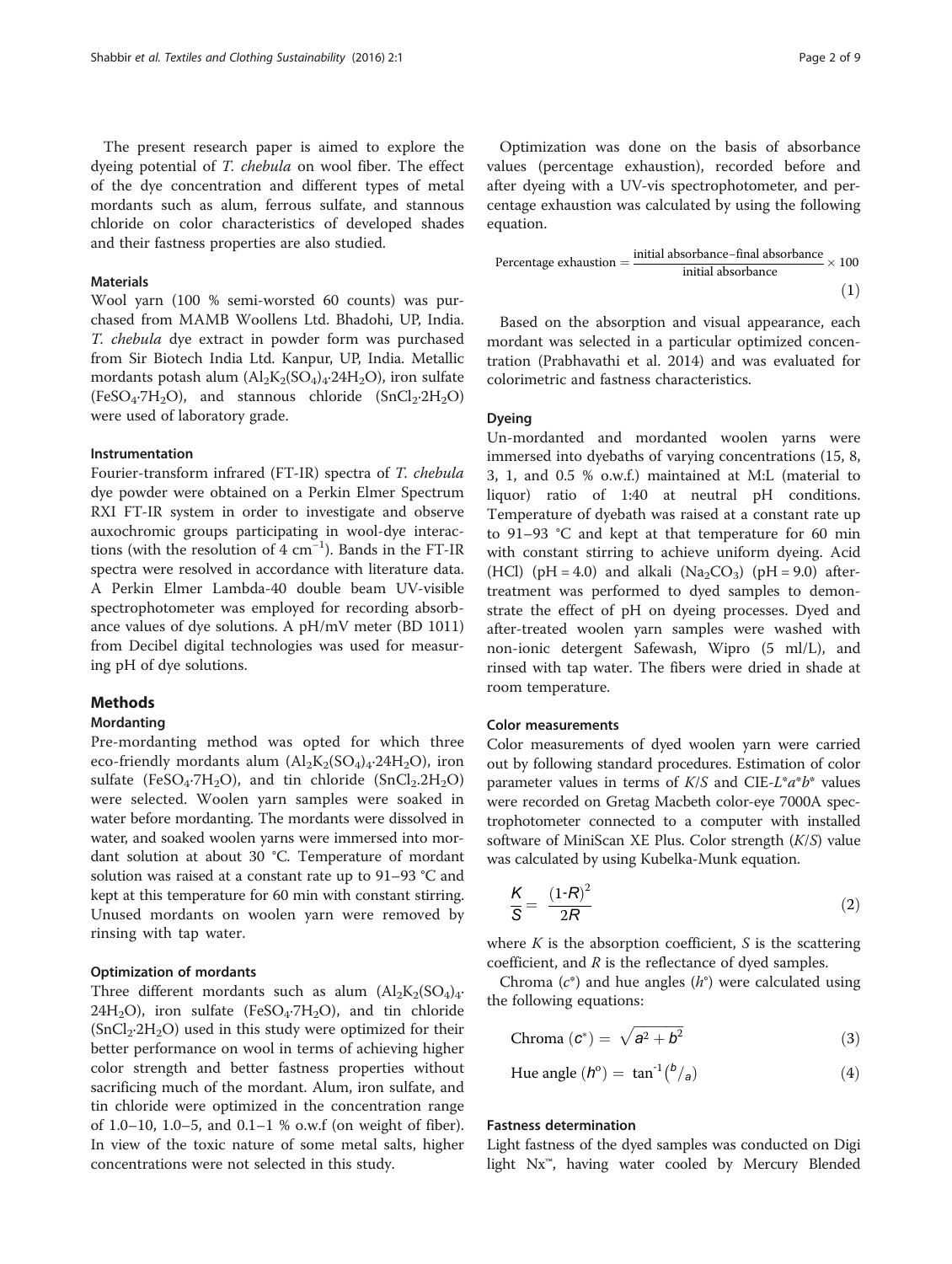Tungsten lamp, according to test method ISO 105- B02:1994 (Amd.2:2000). Wash fastness was measured in Digi wash  $SS^{\omega}$  (Laundrometer) as per the ISO 105-C06:1994 (2010) specifications. Dry and wet rub fastness of dyed samples were tested using Digi crock™ (Crockmeter) as per Indian standard IS 766:1988 (reaffirmed 2004) based on ISO 105-X12:2001 by mounting the fabric on a panel and giving ten strokes for both dry and wet rub fastness tests. The samples were assessed for staining on white adjacent fabric (cotton and wool).

#### Results and discussion

## FT-IR spectra of Terminalia chebula dye

FT-IR analysis was used to identify the possible auxochromes responsible for the substantivity of dye. FT-IR spectra (Fig. 1) of extract powder of T. chebula were recorded which showed bands at 3240 and 2980 cm−<sup>1</sup> due to O–H and aromatic C–H stretching vibrations, respectively; presence of bands at 1710 and 1595  $cm^{-1}$  is due to C=O and C=C stretching vibrations, respectively. Stretching vibrations at 1201 and 1040 cm−<sup>1</sup> are for C–O stretching peaks.

#### Optimization of mordant concentrations

Metal salt mordants have different interactions with wool and thereby may darken, brighten, or drastically alter the final color of the dyed wool samples. In this study, wool yarns were pre-treated with different types of metal salts (alum, ferrous sulfate, stannous chloride).

Figure [2a](#page-3-0)–c shows the effect of alum, iron sulfate, and tin chloride concentrations on the percentage exhaustion values of T. chebula-dyed woolen yarns. On increasing the concentration of alum  $(1-10 %$  o.w.f.), iron sulfate  $(1-5 %$  o.w.f.), and tin chloride  $(0.1-1.0 %$  o.w.f.) mordants, respectively, percentage exhaustion values increase. This increase may be attributed to the increasing interaction of respective metal ions or their higher coordinating ability with wool fiber and dye molecules.

From the experimental results, 10.0 % (o.w.f.) alum, 5.0 % (o.w.f.) iron sulfate, and 1.0 % (o.w.f.) tin chloride concentrations were found to give maximum exhaustion results and were taken as optimized mordant concentrations for subsequent dyeing experiments with T. chebula natural dye.

## Color characteristics

Colorimetric characteristics  $(K/S$  and CIE-L<sup>\*</sup>a<sup>\*</sup>b<sup>\*</sup> values) of woolen yarn dyed with different concentrations of T. chebula (15.0, 8.0, 3.0, 1.0 and 0.5 % o.w.f.) with optimized mordant concentrations were analyzed (Fig. [3\)](#page-3-0). Negatively charged dye molecules (anions) and metal (cations) have strong affinity for positively charged amino and negatively charged carboxyl groups (isoelectric nature of wool fiber), respectively. Electrostatic forces of attraction (ionic bonding) between coloring components and wool functional groups are responsible for the uptake of dye by wool in dyeing bath in addition to hydrophobic forces of attraction (van der Waals forces). From the dye-metal coordination complexes, the vacant sites are used to form coordinate bonds with the uncharged amino (–NH<sup>−</sup> ) and carbonyl (C=O) groups of the amide group of wool (Fig. [4](#page-3-0)).

# Effect of concentration of dye on color strength of dyed woolen yarn

With the increase in the concentration of dye from 0.5 to 15.0 % (o.w.f.), an increase in color strength  $(K/S)$  is observed resulting in deeper shades with increase in the

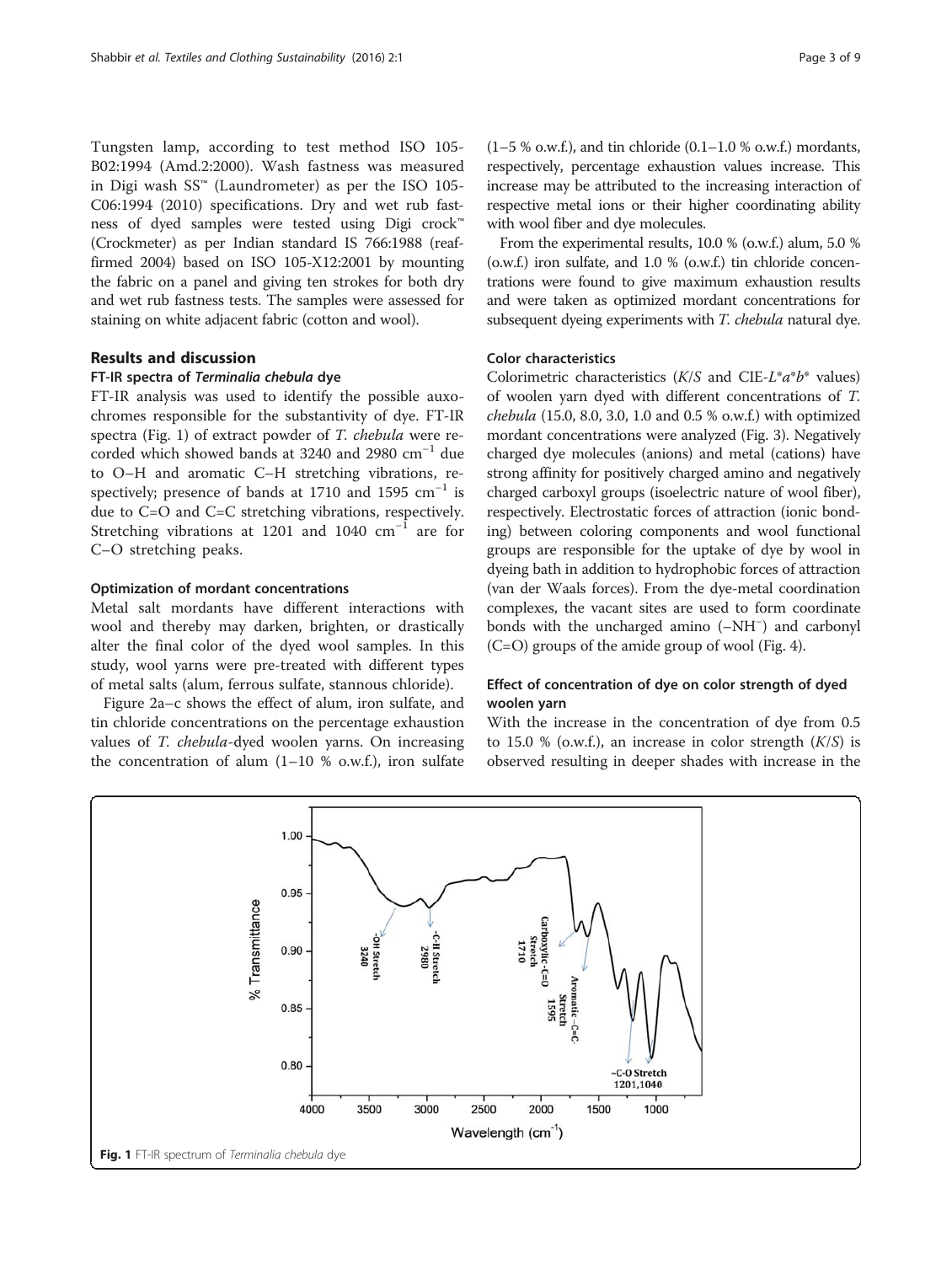<span id="page-3-0"></span>

dye adsorption. Due to increase in concentration of dye in dyebath, concentration gradient increases, which eventually results in an increase in the rate of diffusion of dye onto the surface of woolen yarn from the dyebath solution. A lower concentration of dye produces shades of gray-colored tones while a higher concentration of dye shifts color to the yellow region.



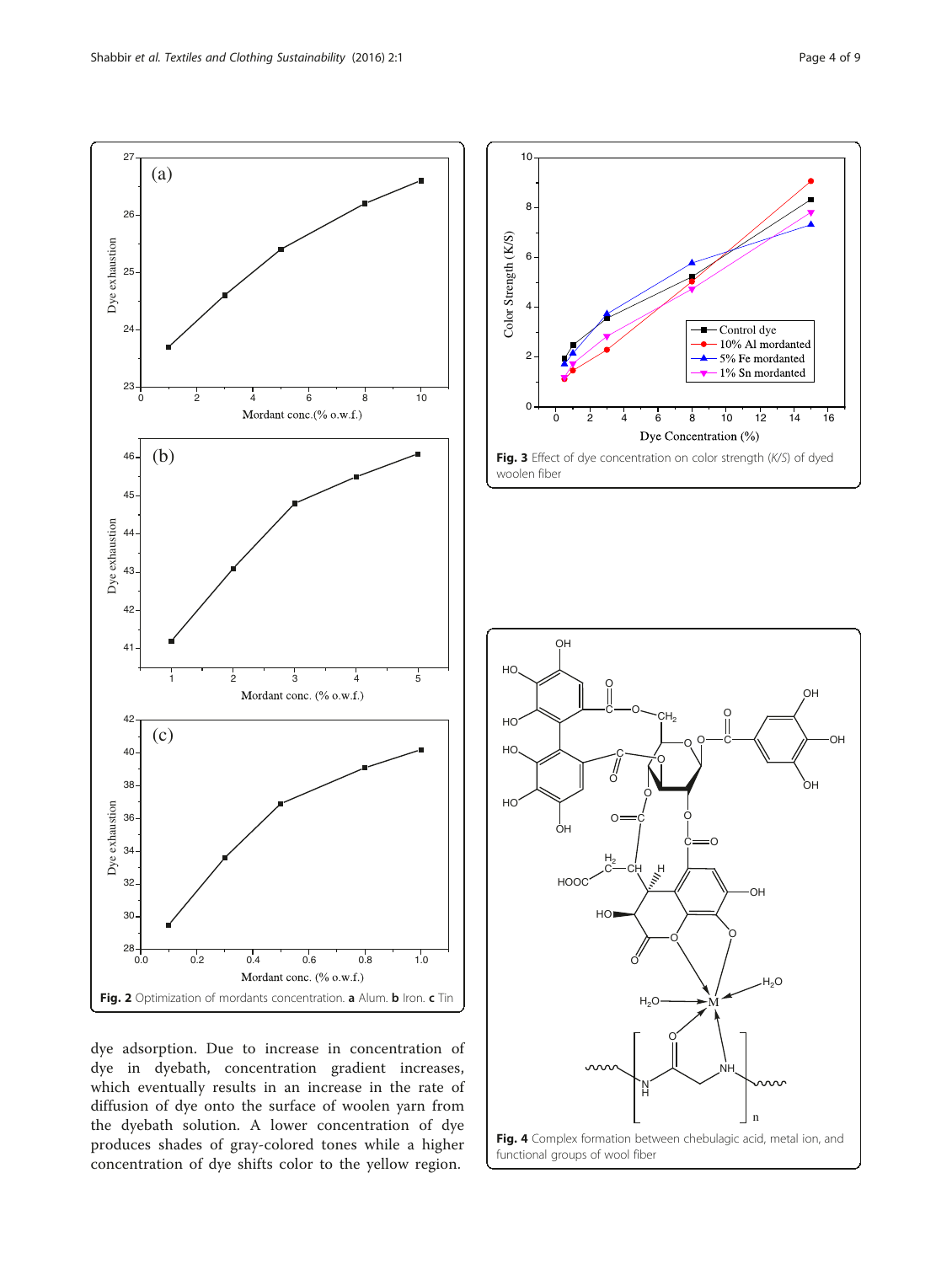<span id="page-4-0"></span>Table 1 CIE-L\*a\*b\* values and fastness properties of un-mordanted dyed wool samples

|       | Medium (pH) | L*   | $a^*$ | $h^*$ | $\mathcal{C}^*$ | $h^{\circ}$ | K/S   | Wash fastness<br>C.C. | Rub fastness |     | Light    |
|-------|-------------|------|-------|-------|-----------------|-------------|-------|-----------------------|--------------|-----|----------|
| Dye % |             |      |       |       |                 |             |       |                       | Dry          | Wet | fastness |
| 15    | Neutral     | 47.6 | 4.8   | 17.8  | 18.4            | 74.8        | 8.33  | 3                     | 4/5          | 4/5 | 5        |
|       | Acidic      | 49.9 | 5.5   | 18.6  | 19.4            | 73.5        | 6.95  | $\overline{4}$        | 4/5          | 3/4 | 5        |
|       | Alkaline    | 43.4 | 6.4   | 19.4  | 20.4            | 71.9        | 15.27 | 5                     | 4/5          | 4/5 | 5        |
| 8     | Neutral     | 48.1 | 4.1   | 16.1  | 16.6            | 75.8        | 5.23  | 5                     | 4/5          | 4/5 | 5        |
|       | Acidic      | 51.4 | 5.9   | 18.6  | 19.5            | 72.4        | 5.71  | $\overline{4}$        | 4/5          | 4/5 | 5        |
|       | Alkaline    | 49.5 | 5.6   | 19.6  | 20.4            | 73.9        | 7.42  | $\overline{2}$        | 4/5          | 4/5 | 5        |
| 3     | Neutral     | 55.4 | 4.4   | 17.9  | 18.4            | 76.3        | 3.56  | $\overline{4}$        | 4/5          | 4/5 | 5        |
|       | Acidic      | 57.0 | 4.4   | 18.6  | 19.2            | 76.6        | 3.80  | 4                     | 4/5          | 4/5 | 5        |
|       | Alkaline    | 56.4 | 4.3   | 18.5  | 19.0            | 76.8        | 3.39  | 3                     | 4/5          | 4/5 | 5        |
|       | Neutral     | 57.1 | 3.9   | 15.9  | 16.4            | 76.2        | 2.48  | 4/5                   | 4/5          | 4/5 | 5        |
|       | Acidic      | 62.0 | 4.7   | 19.7  | 20.2            | 76.6        | 2.56  | 3                     | 4/5          | 4/5 | 5        |
|       | Alkaline    | 59.7 | 3.6   | 16.5  | 16.9            | 77.6        | 2.24  | 3/4                   | 4/5          | 4/5 | 5        |
| 0.5   | Neutral     | 60.8 | 2.8   | 15.3  | 15.6            | 79.6        | 1.94  | 4                     | 4/5          | 4/5 | 5        |
|       | Acidic      | 65.9 | 4.2   | 19.9  | 20.3            | 78.1        | 1.99  | 3/4                   | 4/5          | 4/5 | 5        |
|       | Alkaline    | 63.4 | 2.8   | 15.4  | 15.7            | 79.6        | 1.59  | 4/5                   | 4/5          | 4/5 | 5        |

Abbreviations: c.c. color change

# Effect of pH

Wool yarns were dyed with T. chebula in a dyebath maintained at neutral pH. To widen the shade range, dyed wool yarns were after-treated with acidic and alkaline solutions. After treatment of dyed wool yarn samples with acidic and alkaline media, appreciable changes in color parameters and fastness properties were observed. Acidic treatment

lightens the shades as supported by low color strength values which may be due to hydrolysis of complexes and wool-dye interaction in acidic medium. Alkaline medium treatment improved the wash fastness (color change), but acidic medium treatment decreases the tolerance to washing. The different colors obtained on wool in neutral, acidic, and alkaline media are shown in Table [5](#page-7-0).

Table 2 CIE-L\*a\*b\* values and fastness properties of alum-mordanted dyed wool samples

|       |             |       |       |       |       |             |       | Wash fastness<br>C.C. | Rub fastness   |                | Light    |
|-------|-------------|-------|-------|-------|-------|-------------|-------|-----------------------|----------------|----------------|----------|
| Dye % | Medium (pH) | $L^*$ | $a^*$ | $b^*$ | $C^*$ | $h^{\circ}$ | K/S   |                       | Dry            | Wet            | fastness |
| 15    | Neutral     | 54.2  | 2.6   | 22.3  | 22.5  | 83.3        | 9.07  | $\overline{4}$        | $\overline{4}$ | 3              | 4/5      |
|       | Acidic      | 55.8  | 5.0   | 19.5  | 20.1  | 75.5        | 4.63  | 3                     | 4/5            | $\overline{4}$ | 4/5      |
|       | Alkaline    | 51.8  | 4.7   | 22.3  | 22.8  | 77.9        | 10.43 | 4                     | 4              | 3              | 4/5      |
| 8     | Neutral     | 61.9  | 2.1   | 23.4  | 23.5  | 84.7        | 5.03  | 4                     | $\overline{4}$ | 4              | 4/5      |
|       | Acidic      | 56.4  | 4.6   | 17.9  | 18.5  | 75.5        | 3.65  | 3/4                   | 4/5            | 4/5            | 4/5      |
|       | Alkaline    | 62.6  | 3.4   | 23.3  | 23.5  | 81.4        | 4.04  | $\overline{4}$        | 4/5            | 4/5            | 4/5      |
| 3     | Neutral     | 69.6  | 1.6   | 22.5  | 22.6  | 85.9        | 2.29  | $\overline{4}$        | 4/5            | 4/5            | 4/5      |
|       | Acidic      | 62.6  | 3.4   | 17.9  | 18.2  | 79.0        | 2.26  | 4                     | 4/5            | 4/5            | 4/5      |
|       | Alkaline    | 70.7  | 2.5   | 21.2  | 21.3  | 83.2        | 1.76  | 3/4                   | 4/5            | 4/5            | 4/5      |
|       | Neutral     | 73.2  | 1.3   | 20.6  | 20.7  | 86.1        | 1.46  | $\overline{4}$        | 4/5            | 4/5            | 4/5      |
|       | Acidic      | 66.8  | 3.2   | 18.7  | 18.9  | 80.2        | 1.95  | $\overline{4}$        | 4/5            | 4/5            | 4/5      |
|       | Alkaline    | 72.9  | 2.1   | 20.7  | 20.8  | 84.1        | 1.35  | $\overline{4}$        | 4/5            | 4/5            | 4/5      |
| 0.5   | Neutral     | 73.8  | 1.3   | 18.7  | 18.8  | 85.9        | 1.12  | $\overline{4}$        | 4/5            | 4/5            | 4/5      |
|       | Acidic      | 75.0  | 1.9   | 18.2  | 18.3  | 83.8        | 1.02  | $\overline{2}$        | 4/5            | 4/5            | 4/5      |
|       | Alkaline    | 72.9  | 2.3   | 20.1  | 20.2  | 83.3        | 1.25  | $\overline{4}$        | 4/5            | 4/5            | 4/5      |

Abbreviations: c.c. color change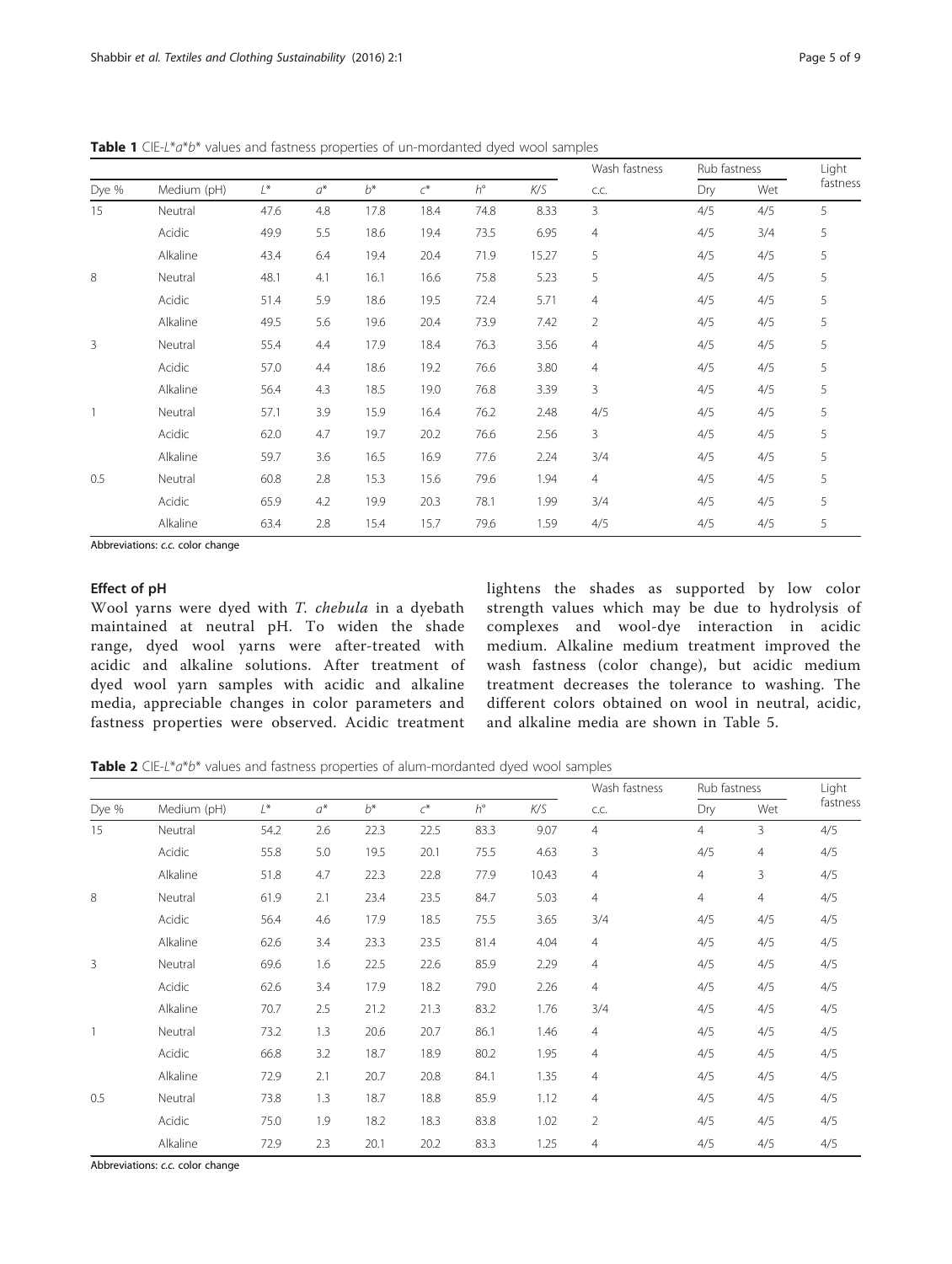Wash fastness  $\frac{\text{Rub} \text{ fastness}}{\text{Dar} \text{ M/stat}}$  Light fastness Dye % Medium (pH)  $L^*$   $a^*$   $b^*$   $c^*$   $h^{\circ}$   $K/S$  c.c.  $\overline{Ory}$  Wet fastness 15 Neutral 47.3 4.1 16.2 16.7 75.6 7.32 4 4/5 4/5 5 Acidic 47.4 3.8 16.3 16.7 76.8 7.28 4 4/5 4/5 5 Alkaline 38.2 6.2 17.7 18.8 70.5 21.15 3/4 4/5 4 5 8 Neutral 51.9 4.5 17.8 18.4 75.6 5.78 3/4 - 4/5 4/5 5 Acidic 52.9 4.9 18.8 19.4 75.3 5.48 3 4/5 4/5 5 Alkaline 42.9 6.1 19.2 20.2 72.3 15.57 4/5 4/5 4/5 5 3 Neutral 54.9 3.6 16.1 16.5 77.3 3.73 4 4/5 4/5 5 Acidic 56.3 3.3 16.1 16.5 78.3 3.17 4 4/5 4/5 5 Alkaline 47.6 5.2 19.6 20.3 75.0 9.57 4 4/5 4/5 5 1 Neutral 55.9 2.0 11.5 11.7 79.9 2.15 4 4/5 4/5 5 Acidic 67.3 3.3 16.8 17.2 78.8 1.42 3/4 4/5 4/5 5 Alkaline 55.1 3.6 14.9 15.3 76.3 2.67 3/4 4/5 4/5 5 0.5 Neutral 57.5 1.2 10.3 10.4 83.2 1.72 3/4 4/5 4/5 5 Acidic 67.5 2.4 15.7 15.9 81.3 1.32 2 4/5 4/5 5 Alkaline 56.3 2.9 12.6 13.0 76.7 2.12 4 34/5 4/5 5

<span id="page-5-0"></span>Table 3 CIE-L\*a\*b\* values and fastness properties of iron-mordanted dyed wool samples

Abbreviations: c.c. color change

# Effects of mordants on colorimetric characteristics

Some transition metal ions and particularly iron salts in our case strongly bind with natural dye molecules due to their ability to form strong coordination complexes and thus produce deep color on the fabric (Uddin [2014](#page--1-0)). Better octahedral complexation property of iron leads to higher K/S values and the color change to grayish of iron-mordanted dyed woolen yarn than un-mordanted yarn (Mihalick and Donnelly [2006\)](#page--1-0). Metal mordants highly affect the lightness and  $a^*$  and  $b^*$  values (Tables [1, 2,](#page-4-0) 3, and 4); as in the case of alum and tin, lightness increases up to 75 or more; and the  $a^*$ - $b^*$  plot (Figs. [5](#page-6-0) and [6\)](#page-6-0) shifts towards the more yellow region owing to the lightening of shade property of alum and tin mordants. In the case of iron mordants, lightness decreases up to 60 or less, and

Table 4 CIE-L\*a\*b\* values and fastness properties of tin-mordanted dyed wool

|                |             |      |       |       |                              |             |       | Wash fastness<br>C.C. | Rub fastness |                | Light    |
|----------------|-------------|------|-------|-------|------------------------------|-------------|-------|-----------------------|--------------|----------------|----------|
| Dye %          | Medium (pH) | L*   | $a^*$ | $b^*$ | $\boldsymbol{\mathcal{C}}^*$ | $h^{\circ}$ | K/S   |                       | Dry          | Wet            | fastness |
| 15             | Neutral     | 54.8 | 4.9   | 20.6  | 21.2                         | 76.4        | 7.81  | $\overline{4}$        | 4/5          | $\overline{4}$ | 5        |
|                | Acidic      | 53.9 | 5.6   | 20.3  | 21.1                         | 74.5        | 8.20  | 3/4                   | 4/5          | $\overline{4}$ | 5        |
|                | Alkaline    | 46.2 | 4.2   | 19.2  | 19.7                         | 77.5        | 12.98 | $\overline{4}$        | 4/5          | $\overline{4}$ | 4/5      |
| 8              | Neutral     | 62.4 | 4.0   | 21.5  | 21.8                         | 79.3        | 4.73  | $\overline{4}$        | 4/5          | $\overline{4}$ | 5        |
|                | Acidic      | 61.7 | 4.6   | 21.2  | 21.7                         | 77.6        | 4.52  | 3/4                   | 4/5          | $\overline{4}$ | 4/5      |
|                | Alkaline    | 54.8 | 4.8   | 21.6  | 22.1                         | 77.3        | 7.30  | $\overline{4}$        | 4/5          | $\overline{4}$ | 5        |
| $\overline{3}$ | Neutral     | 62.5 | 3.0   | 18.0  | 18.2                         | 80.4        | 2.84  | 4/5                   | 4/5          | $\overline{4}$ | 5        |
|                | Acidic      | 62.9 | 3.6   | 19.4  | 19.7                         | 79.3        | 3.33  | 3/4                   | 4/5          | $\overline{4}$ | 5        |
|                | Alkaline    | 59.7 | 3.3   | 20.2  | 20.5                         | 80.5        | 4.13  | $\overline{4}$        | 4/5          | $\overline{4}$ | 5        |
| $\overline{1}$ | Neutral     | 70.4 | 1.7   | 18.6  | 18.7                         | 84.8        | 1.74  | 4/5                   | 4/5          | 4/5            | 5        |
|                | Acidic      | 69.7 | 2.6   | 18.5  | 18.7                         | 81.8        | 1.81  | 3/4                   | 4/5          | 4/5            | 5        |
|                | Alkaline    | 68.1 | 2.3   | 20.1  | 20.3                         | 83.3        | 2.17  | $\overline{4}$        | 4/5          | 4/5            | 5        |
| 0.5            | Neutral     | 75.1 | 1.1   | 18.6  | 18.7                         | 86.7        | 1.19  | 4/5                   | 4/5          | 4/5            | 5        |
|                | Acidic      | 75.0 | 1.8   | 18.6  | 18.7                         | 84.4        | 1.22  | $\overline{4}$        | 4/5          | 4/5            | 5        |
|                | Alkaline    | 73.8 | 1.4   | 20.4  | 20.5                         | 86.0        | 1.41  | $\overline{4}$        | 4/5          | 4/5            | 5        |

Abbreviations: c.c. color change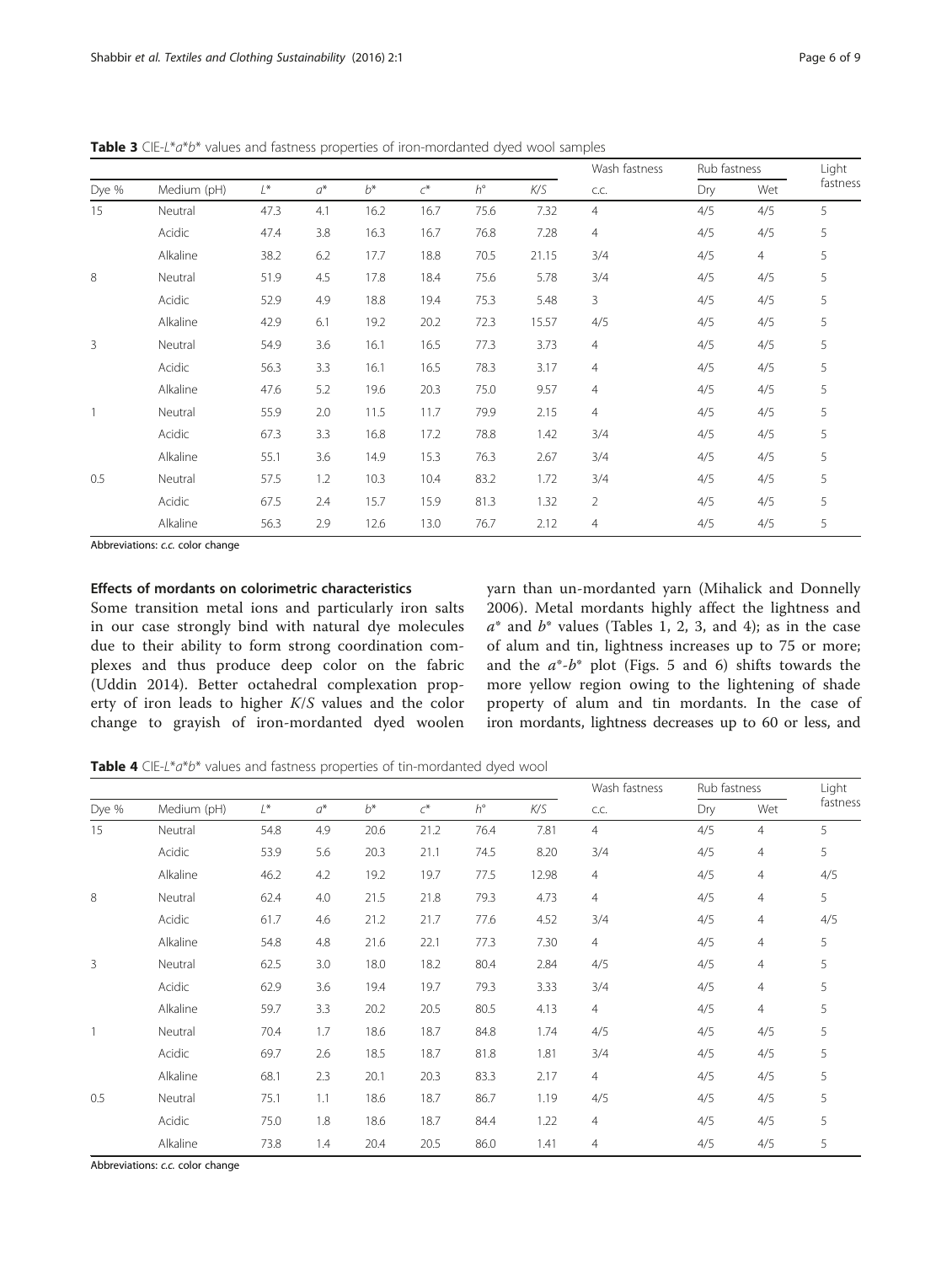the  $a^*$ - $b^*$  plot (Fig. 7) shifts far away from the yellow coordinate in comparison to control-dyed (Fig. 8) woolen yarn owing to the saddening property of iron mordants. The chroma values  $(c^*)$  were found minimum in the case of iron-mordanted samples in the range of 11–20 and maximum in alum-mordanted samples in the range of 18–24, whereas the values of tin-mordanted samples were found in the range of 18–22. The hue angles are in the range of 72° to 87°, and all the dyed woolen yarns were found in the yellow-red quadrant. Shade cards of all dyed samples are given in Table [5](#page-7-0).

-5 0 5 10 15 20 25

Fig. 5  $a^*$ -b\* plot for alum-mordanted dyed woolen fiber

-a (Green)  $\times 0.5\%$  Neutral  $\times 0.5\%$  Acidic

-b (Blue)

◆ 15% Neutral ■ 15% Acidic ▲ 15% Alkaline  $\times$ 8% Neutral  $\times$ 8% Acidic 8% Alkaline 3% Neutral 3% Acidic 3% Alkaline ▲1% Neutral ■1% Acidic ▲1% Alkaline

 $+$ a  $(8e)$  Alkaline+a  $(Bed)$ 

### Fastness properties

-5

 $\theta$ 

5

10

15

20

ا ہ

<span id="page-6-0"></span>25

Light, wash, and rub fastness properties (Tables [1](#page-4-0), [2](#page-4-0), [3,](#page-5-0) and [4\)](#page-5-0) were evaluated on a grayscale and observed as average to excellent range.







15

20

25

+b (Yellow)

fastness results to light. The alum-mordanted dyed woolen yarns were found comparatively less tolerable towards light in comparison to control-, iron-, or tinmordanted dyed woolen yarns (Maulik and Agarwal [2014\)](#page--1-0). This is probably due to weak coordination bonding of alum with dye molecule, and the photolytic degradation happens, but in the case of iron, strong coordination bonding prevents photolytic degradation by protecting the chromophore with dissipation of energy of absorbed photons to the chelate structure formed with metal ions (Jothi [2008\)](#page--1-0).



+b (Yellow)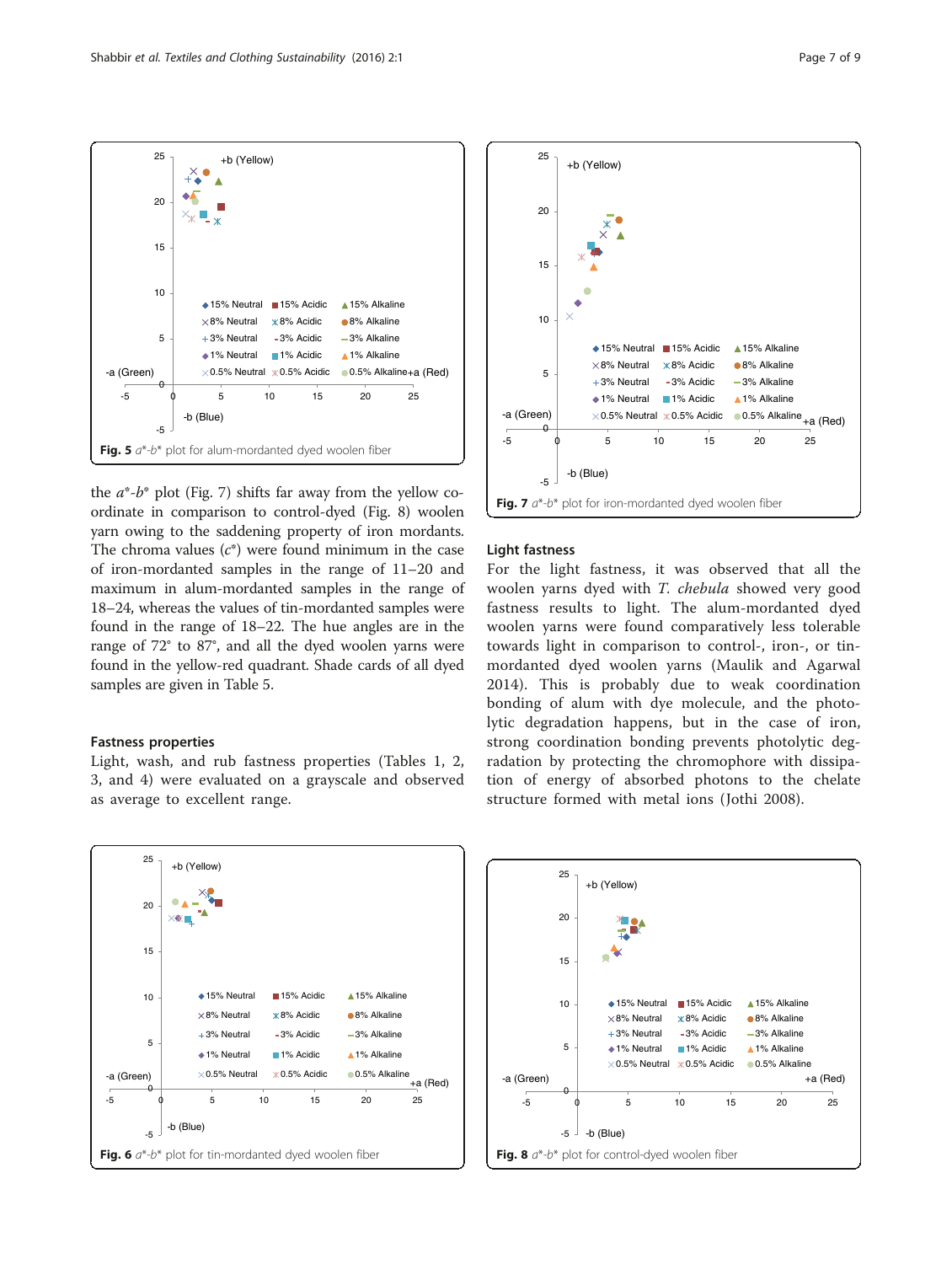| Dye   | Dyeing and treatment | Un-mordanted | Mordant used |      |     |  |  |  |  |  |
|-------|----------------------|--------------|--------------|------|-----|--|--|--|--|--|
| conc. | medium pH            | Control      | Alum         | Iron | Tin |  |  |  |  |  |
| 15%   | (Neutral pH-7)       |              |              |      |     |  |  |  |  |  |
|       | (Acidic pH-4)        |              |              |      |     |  |  |  |  |  |
|       | (Alkaline pH-9)      |              |              |      |     |  |  |  |  |  |
|       | (Neutral pH-7)       |              |              |      |     |  |  |  |  |  |
| $8\%$ | (Acidic pH-4)        |              |              |      |     |  |  |  |  |  |
|       | (Alkaline pH-9)      |              |              |      |     |  |  |  |  |  |
| $3\%$ | (Neutral pH-7)       |              |              |      |     |  |  |  |  |  |
|       | (Acidic pH-4)        |              |              |      |     |  |  |  |  |  |
|       | (Alkaline pH-9)      |              |              |      |     |  |  |  |  |  |
| $1\%$ | (Neutral pH-7)       |              |              |      |     |  |  |  |  |  |
|       | (Acidic pH-4)        |              |              |      |     |  |  |  |  |  |
|       | (Alkaline pH-9)      |              |              |      |     |  |  |  |  |  |
|       | (Neutral pH-7)       |              |              |      |     |  |  |  |  |  |
| 0.5%  | (Acidic pH-4)        |              |              |      |     |  |  |  |  |  |
|       | (Alkaline pH-9)      |              |              |      |     |  |  |  |  |  |

<span id="page-7-0"></span>Table 5 Shade cards for Terminalia chebula natural dye

# Wash fastness

From the wash fastness data in Tables [1, 2,](#page-4-0) [3](#page-5-0), and [4](#page-5-0), all the T. chebula-dyed woolen yarns (un-mordanted as well as mordanted) showed a good to excellent wash fastness rating of 3–5, and negligible staining on adjacent fabrics (cotton and wool) was observed. Relatively good fastness to washing for un-mordanted dyed woolen yarn is attributed to the affinity of coloring components to the yarn in the form of H bonding, ionic bonding, and van der Waals forces (Khan et al., [2015;](#page--1-0) Yusuf et al., [2015](#page--1-0)).

# Rub fastness

Un-mordanted and mordanted dyed woolen yarns were tested for dry and wet rub fastness properties and were found more or less the same (4–5 on the grayscale) for both un-mordanted and mordanted dyed samples. Rub fastness of alum-mordanted samples were relatively found somewhat less than that of un-mordanted and

mordanted with iron or tin which was due to weak coordination complexation of aluminum ions.

# Conclusions

This study evaluated the color parameters  $(K/S, L^*$ ,  $a^*$ ,  $b^*$ ) and fastness properties of woolen yarns dyed with T. chebula natural dye. The use of different metal salt mordants produced a wide range of beautiful shades with good color and wash fastness (light, wash, and rub fastness) properties. It was found that the K/S values of dyed woolen yarn were found higher in the case of iron mordants and lightness was increased with alum and tin mordants. Furthermore, it was found that alum mordants affected negatively the light fastness. In the end, it can be said that T. chebula natural dye can provide bright hues with good color fastness properties with different types of mordants.